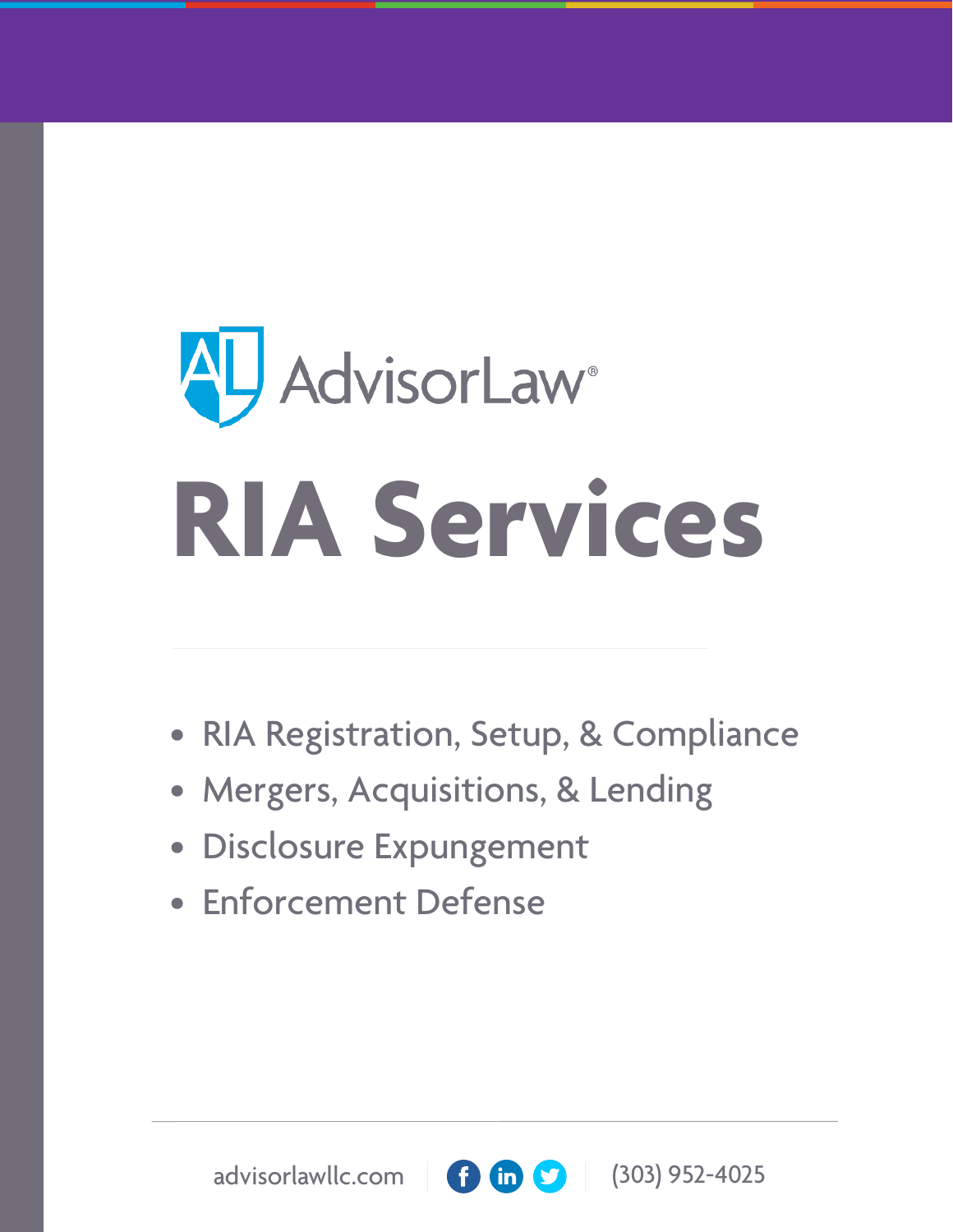# **RIA Registration & Setup**

AdvisorLaw offers custom setup and registration, as well as ongoing compliance services for registered investment advisor (RIA) firms. Our compliance team leverages our extensive experience in the enforcement space to fully customize your RIA, in adherence to best practices. Our registration package takes your RIA firm from concept to fully-functioning business. **We suggest at least a 60- to 90-day lead time to set up your RIA before your launch date.** 



#### **AdvisorLaw services include:**

- incorporation, including advice & business structure
- registration in primary & additional jurisdictions
- third-party vendor referrals
- platform & custodial options
- IAPD & bank account setup
- management of IAR registration
- original drafting & review of all RIA documents including:
- Form ADV (all parts) & U4/U5 filings
- client advisory agreement
- solicitation agreements
- written supervisory procedures
- privacy policy
- information security & cyber security policies
- code of ethics
- business continuity plan
- advertising, business cards, stationery, & websites
- conflicts of interest & outside business activity disclosures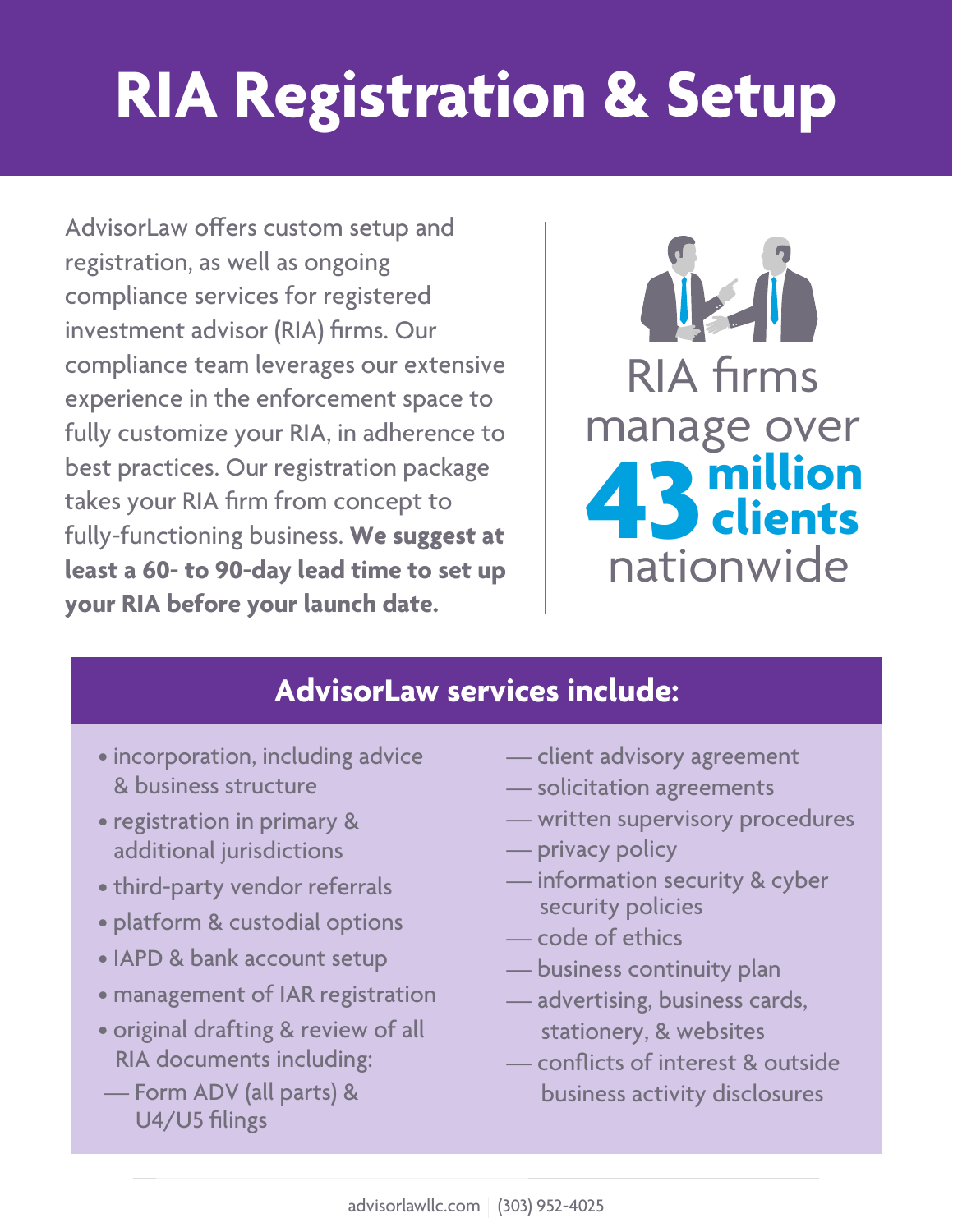# **Private Fund Formation**

More than 80% of financial advisors and investors are planning to increase their alternative investment holdings by 2025. Investors are seeking greater diversification and higher returns; many see private funds as a solution.

Our team has over 10 years of experience with private fund formation and fund structures, as well as the compliance expertise necessary to assist in ongoing adherence to applicable rules, regulations, and laws.

#### **Areas of private fund expertise include:**

- Hedge Funds & Pooled Investment Vehicles
- Real Estate Funds
- Private Debt Funds

AdvisorLaw's extensive expertise in exempt fund formation and compliance provides general partners and fund sponsors peace of mind, from pre-launch through ongoing compliance.

#### **Our services include consultation for:**

- Advertising & Marketing
- Partnership & Fund Structures
- Fund Formation & Offering Statement Drafting
- Contract Drafting And Negotiation
- Compliance Requirements
- Qualified Investor Regulation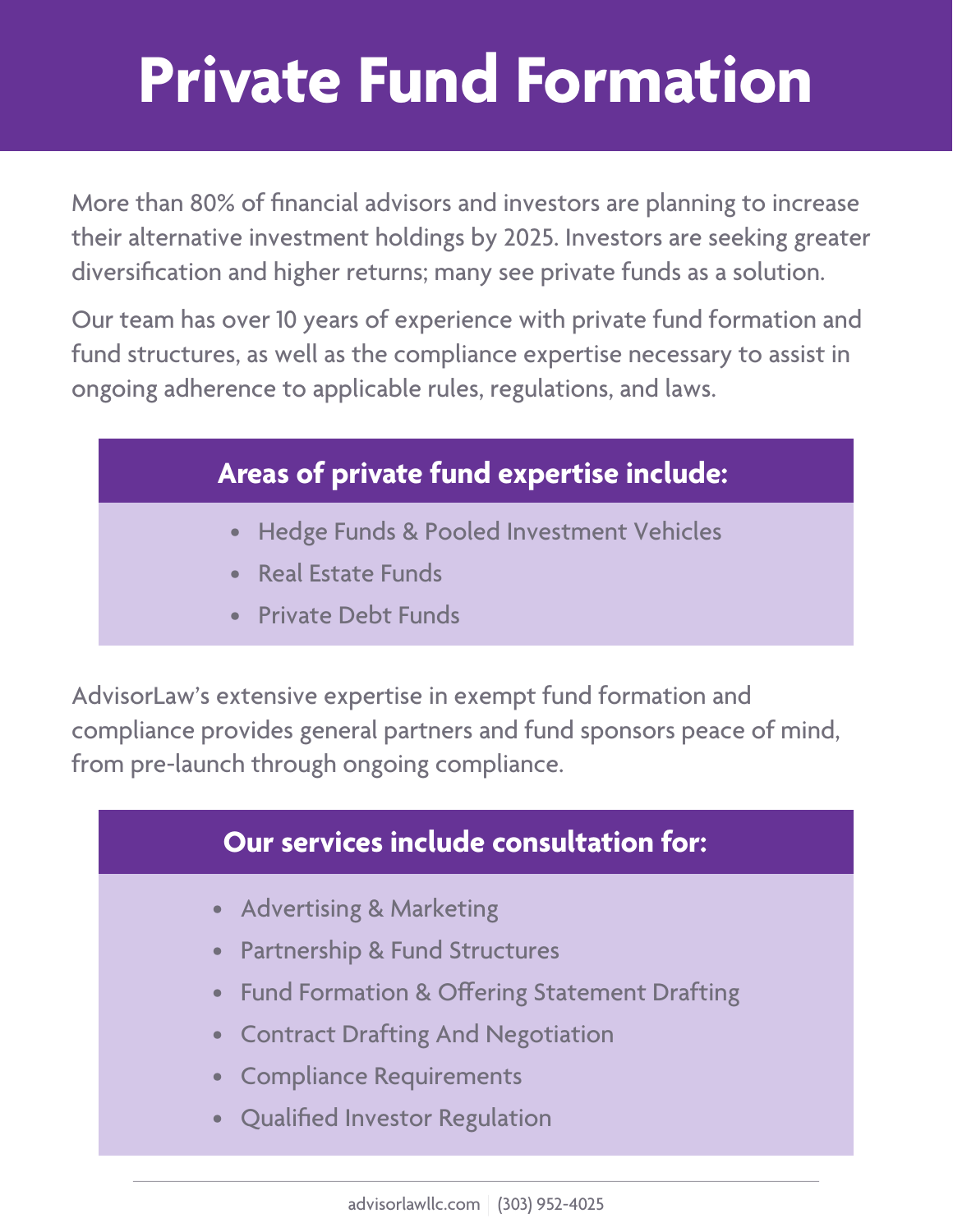

Our ongoing compliance provides a custom portal and calendar to make task management and reporting easy. Through advanced technology integration, we offer efficient automation and full control.

**AdvisorLaw can help your RIA stay compliant with all current SEC and state regulations.** We have clients in all 50 states, including Washington, D.C., and Puerto Rico.

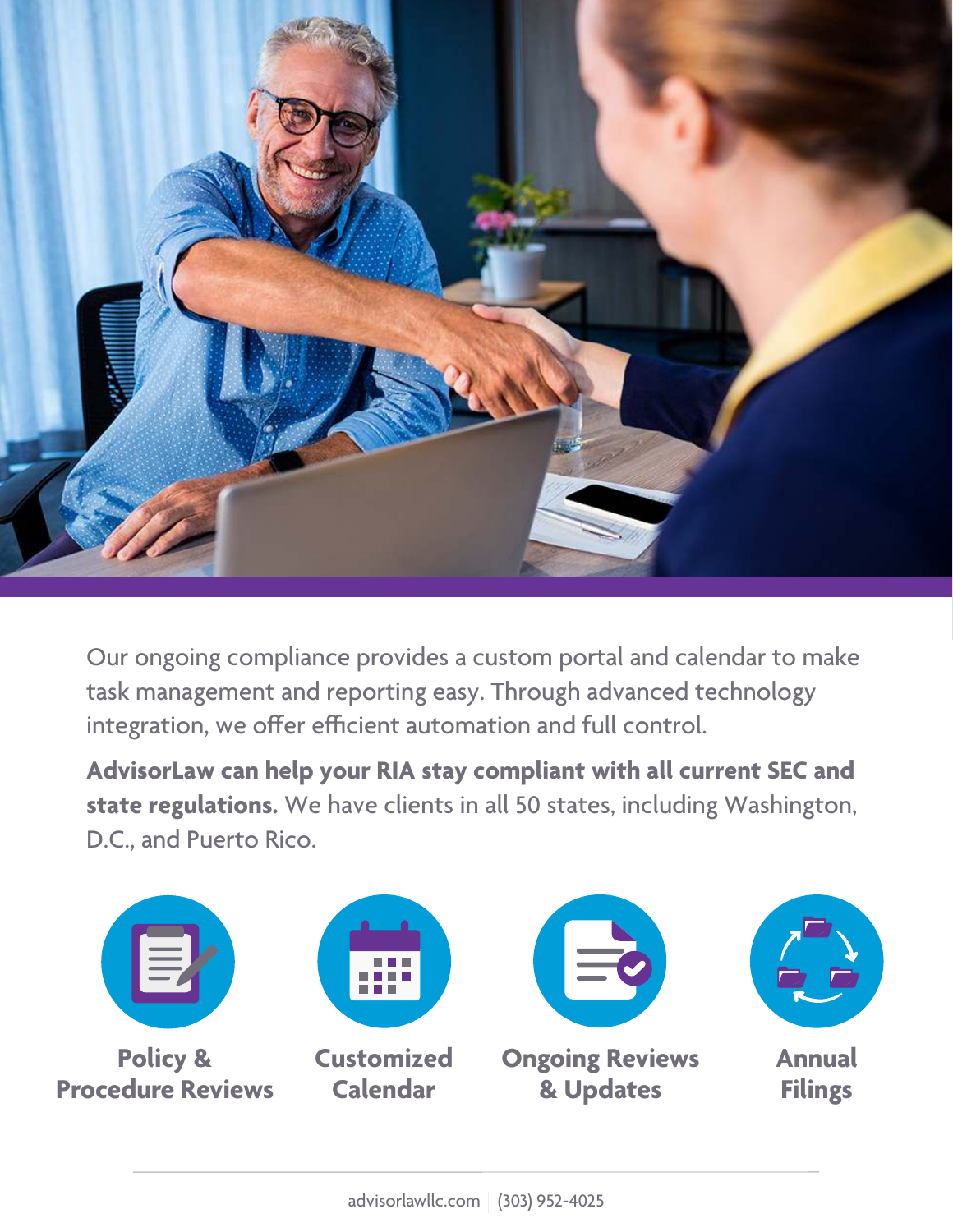# **Ongoing Compliance**

#### **Standard Package**

- updates to form ADV (all parts) & U4/U5 filings
- review & amend RIA documents, such as:
	- —written supervisory procedures
	- —privacy policy
	- —client advisory/solicitation agreements
	- —information/cyber security policies
	- —code of ethics
	- —business continuity plan
- ongoing advertising review
- review of conflicts of interest, outside business activities
- best execution support
- other-than-annual amendment filing
- ERISA disclosures
- billing review
- quarterly compliance meeting
- vendor due diligence
- data governance support
- assist with annual compliance review & risk assessment
- interactive calendar & secure compliance portal
- basic audit support
- year-round attorney access
- 24-hour call returns

#### **Enhanced Package**

- email & social media review
- personal transaction reviews
- trade monitoring & review
- certifications

#### *Additional Services*

- private fund compliance & PPM
- outsourced CCO or CFO
- onsite visits
- mock exams & full audit support
- contract drafting & review
- CFP/CFA review & defense
- regulatory inquiry responses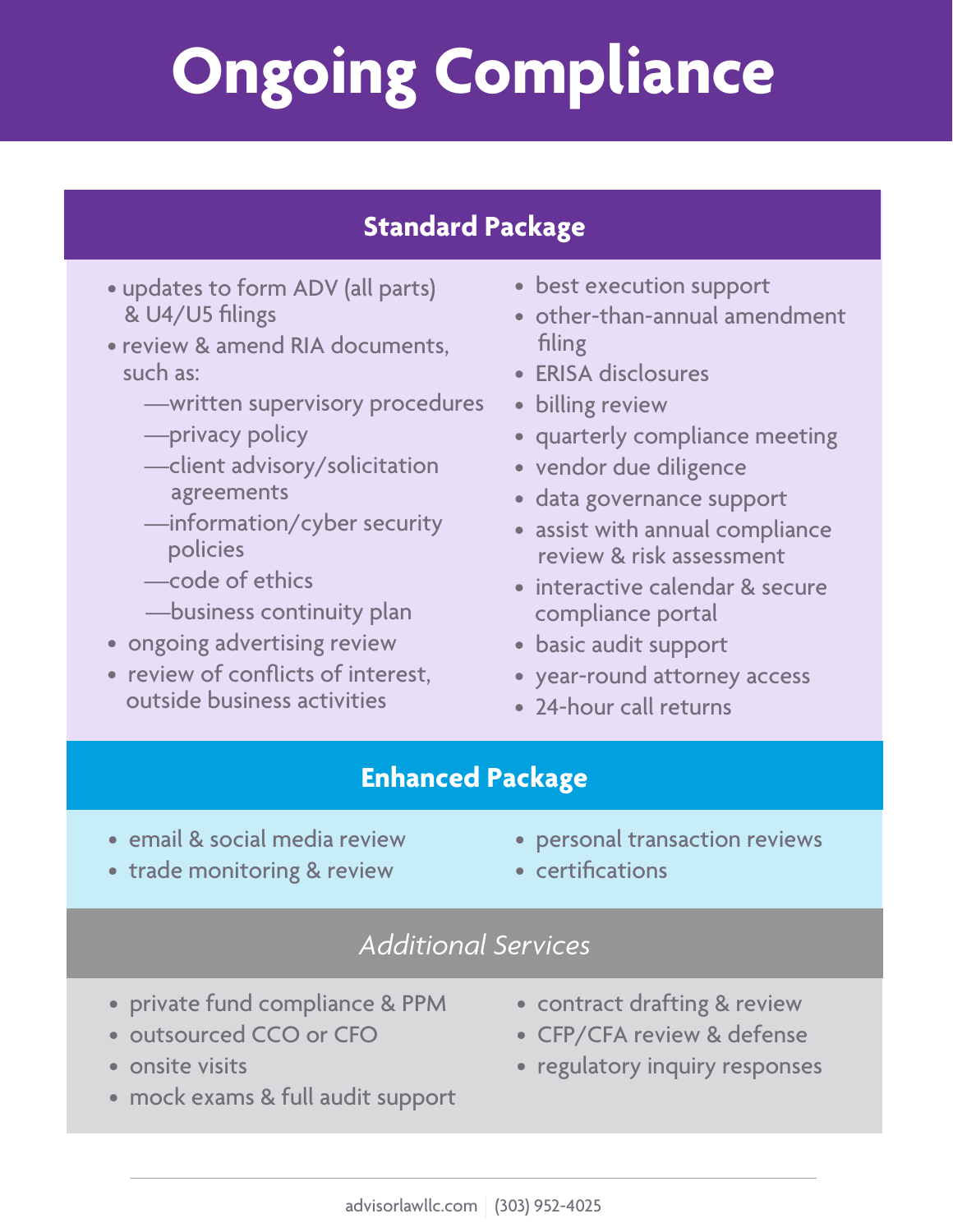## **Mergers, Acquisitions, & Lending**

AdvisorLaw actively connects buyers and sellers of advisory practices in markets around the US. We offer a one-stop solution with attorneys experienced in completing seamless transactions.

On average, financial advisors wrap up **70% of their personal wealth** in their business.

### **Practice Valuations**

Clifton Allen Larson (CLA), a consensus perennial top-10 CPA firm, collaborated with AdvisorLaw in the development of our valuation tool, which is customized to value wealth management practices. Our tool utilizes more than 80 data points and models over 35 variables to help us understand your book's business structure and forecast the fair market value of your business.

In addition to book appraisal, **at no charge to the seller,** AdvisorLaw's reporting provides:

- SWOT (strengths, weaknesses, opportunities, and threats) analysis
- deal scenarios
- hypothetical tax scenarios

• industry comparisons

• etc.

### **Acquisition Lending**

AdvisorLaw partners with a top SBA lender that provides financing to advisors for practice acquisitions of **up to \$5 million.** This alliance allows for us to oversee all stages of the process until the loan is closed.

All loans are cash-flow based with flexible repayment terms and competitive interest rates. They are backed by the government, and there's no charge to be connected with the lender through AdvisorLaw.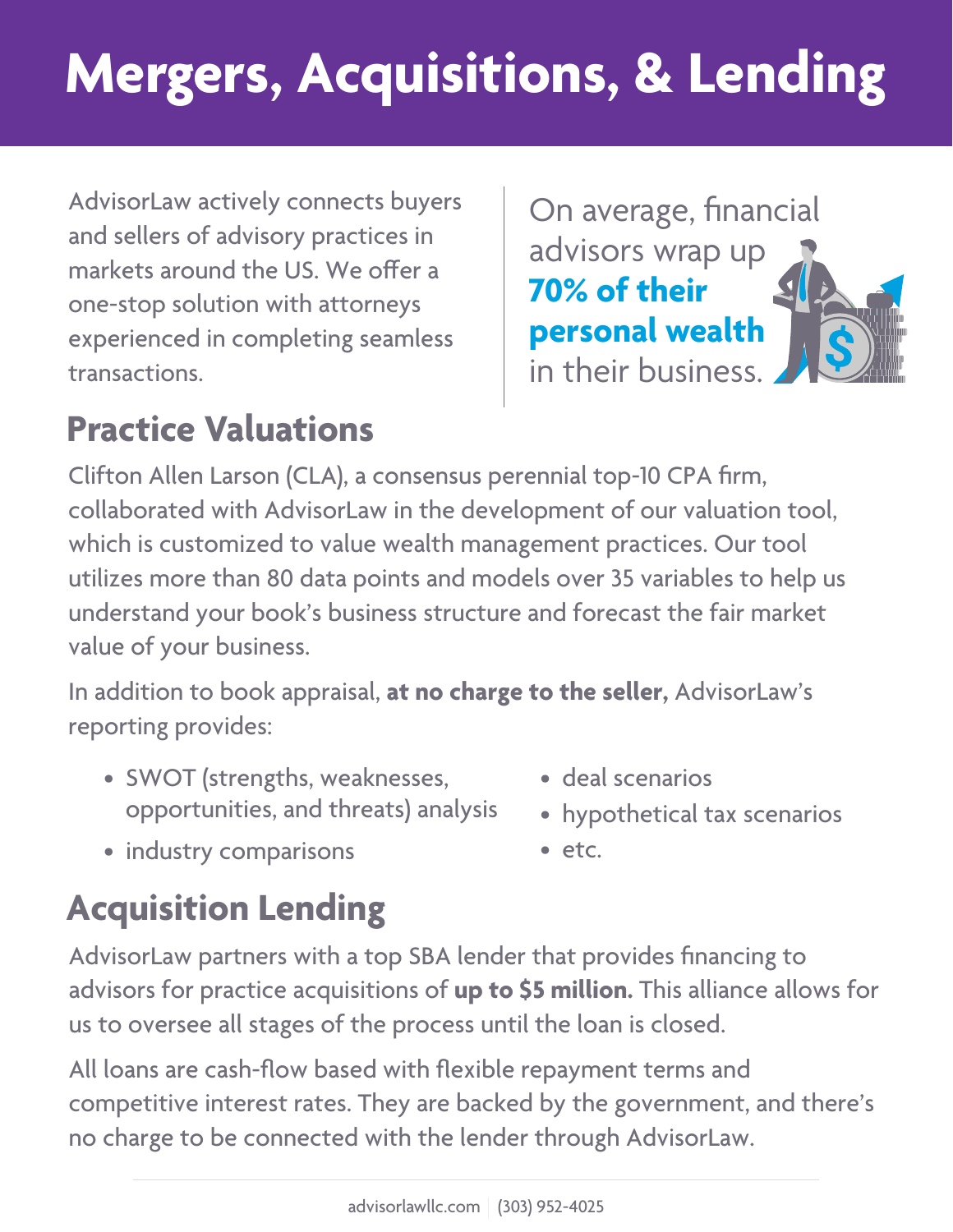

### **Practice Purchase Network (PPN)**

AdvisorLaw's PPN is a nationwide marketplace of vetted advisors looking to buy or sell their practices. Our infrastructure gives us the ability to manage all facets of the sale for both parties. Engaging AdvisorLaw allows you to efficiently navigate the practice migration process in one centralized location, eliminating the need to engage multiple firms.

Sellers obtain valuations from AdvisorLaw at no risk. We coordinate your strategy to go to market, source a buyer, assist with buyer financing, negotiate, draft contracts, and execute closing. No information will be shared without a nondisclosure agreement in place.

### **Transition Strategy & Noncompete Defense**

AdvisorLaw helps advisors with current or pending disclosures on their CRD records to reduce or remove the negative marks that weigh down book valuations. We also help advisors negotiate promissory notes. AdvisorLaw writes and negotiates buy-sell agreements, prepares and negotiates operating agreements and corporate bylaws, and negotiates partnership agreements.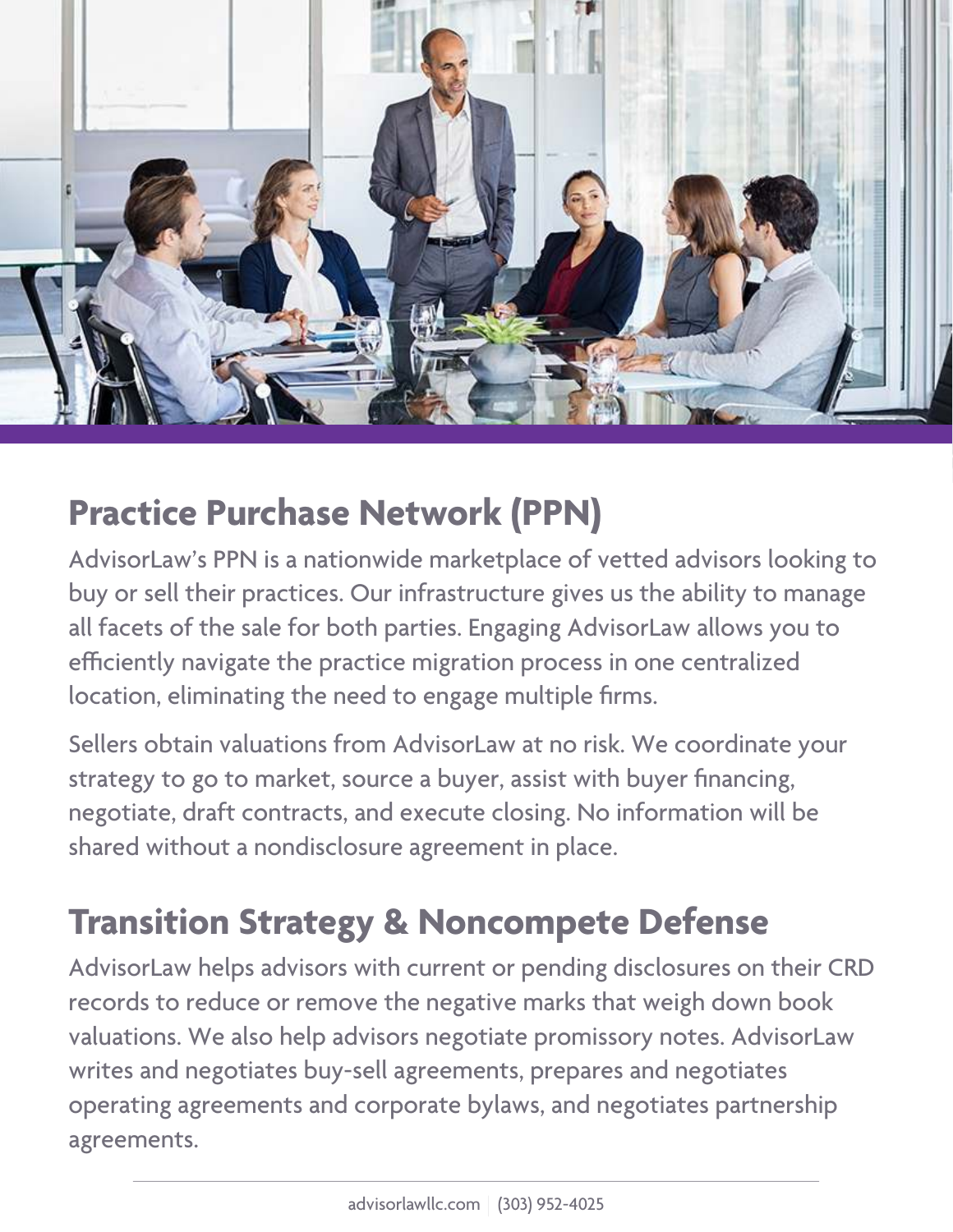# **Disclosure Expungement**

Since a landmark ruling by FINRA in 2009, financial advisors may now seek to have customer dispute or U5 termination disclosures expunged through FINRA's arbitration forum. Due to the ease and immediacy of locating negative disclosures on BrokerCheck® and the IAPD,

AdvisorLaw runs **nearly half** of all advisor-initiated **expungement requests** in the *entire* industry **.**

expungement provides a considerable benefit to individual advisors.

#### **Customer Disputes**

To achieve expungement of a customer dispute disclosure, the advisor must prove that the disclosure meets at least one of the following criteria:

- **A.** the claim, allegation, or information is factually impossible or clearly erroneous;
- the registered person was not involved in the alleged investment-related, sales-practice violation, forgery, theft, misappropriation, or conversion of funds; or **B.**
- the claim, allegation, or information is false. **C.**

An award issued in the advisor's favor recommends expungement and directs the advisor to obtain civil court confirmation. Upon obtaining a court order directing FINRA to permanently remove any and all references to the customer dispute from the CRD, IAPD, and BrokerCheck®, the expungement process is completed.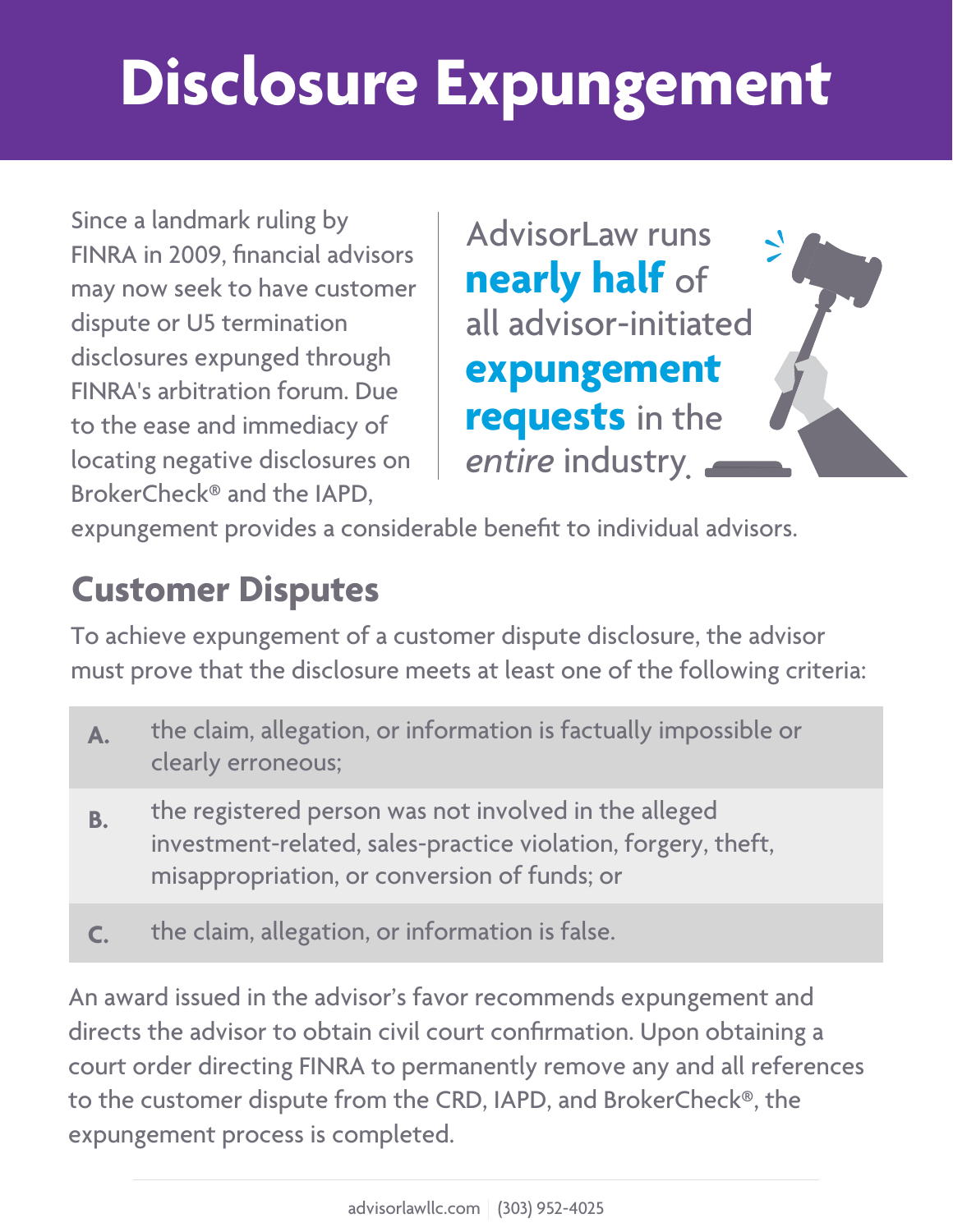

#### **Form U5 Terminations**

To expunge a U5 termination disclosure, the advisor must demonstrate that the disclosure is inaccurate, misleading, or defamatory in nature or that it harms the advisor more than it helps the investing public. When an arbitrator recommends expungement, the termination type is changed to "voluntary," and the allegations no longer appear on BrokerCheck® or the IAPD.

# **U5 termination** can significantly

A negative

impact an advisor's **reputation & ability to find work** in the industry

### **Criminal Disclosures**

AdvisorLaw provides the strongest state-court representation available for those seeking expungement of criminal disclosures. Rules vary widely between states, and not all states offer the ability to expunge old offenses. However, advisors may qualify to have any record of past criminal offenses sealed or destroyed and subsequently removed from the CRD, BrokerCheck®, and the IAPD.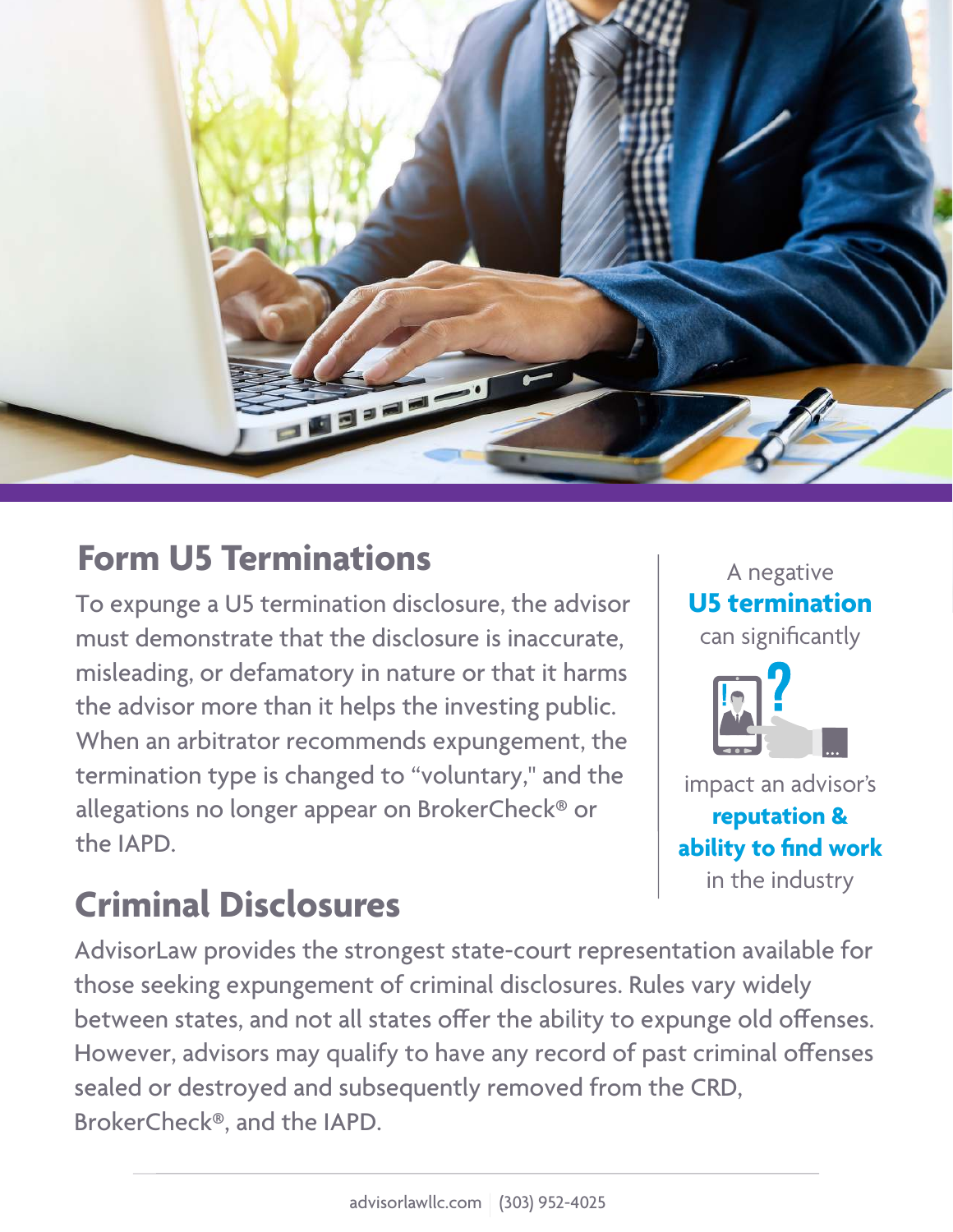# **Disclosure Expungement**

#### **Tax Lien Resolution**

Advisors with tax debt disclosures sometimes the worst disclosures from an optics standpoint — face higher scrutiny and threatened job security. Even though such disclosures can often result from medical or family situations beyond the advisor's control, investors are generally unforgiving when it comes to massive tax debts.

*5x more likely*  to receive a new dispute

Advisors are

when they **have an existing disclosure** on their record

Whether you're on a payment plan, or you

require assistance with resolving debt already incurred, AdvisorLaw can help. We have proven strategies for both resolving back taxes and expunging existing lien disclosures from advisors' BrokerCheck®, CRD, and IAPD records.

### **Inflammatory Web Postings**

A search of any advisor's name on the internet can result in links to websites highlighting allegations against that advisor. Those attorneys who republish negative and often inflammatory disclosure information obtained from BrokerCheck do so in order to encourage additional frivolous investor claims. AdvisorLaw implements proven methods to eliminate incendiary statements that alarm current and potential clients.

### **Clearing Your Name**

Why are we the best choice? AdvisorLaw has a robust regulatory defense and expungement practice. **AdvisorsLaw is currently advisors' firm of choice for 20% of all arbitration cases that pass through FINRA.**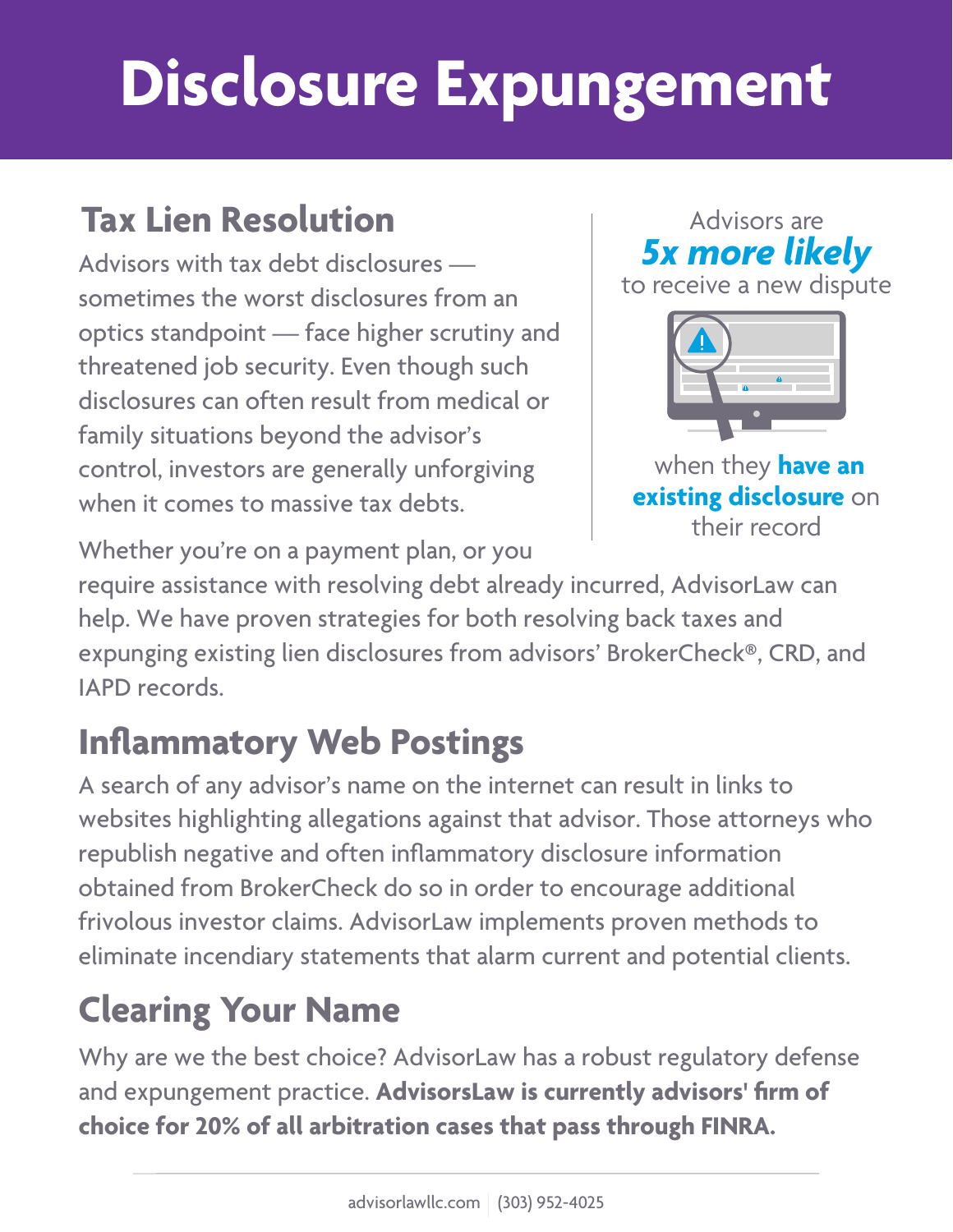### **Enforcement Defense**

All financial industry enforcement investigations start with a simple inquiry and can end in disclosures, suspensions, fines, and even a bar from the financial services industry.

 Due to the stakes involved, it is vitally important to respond promptly, consistently, and with a high degree of precision. An advisor should be represented by counsel at every point in the process.

#### **SEC Investigations**

There are two levels of SEC investigations. The first is an informal investigation, called a Matter Under Inquiry ("MUI"). The second is a formal investigation which grants SEC staff the ability to issue subpoenas and administer oaths.

#### **Most SEC investigations are triggered by one or more of the following:**

- unregistered securities offerings
- broker-dealer sales practices

• failure to supervise

• insider trading

• accounting deficiencies

• misleading or fraudulent disclosures

### **Wells Notice**

Receiving a Wells Notice means that Enforcement intends to bring a formal claim against you. A list of alleged violations will be compiled, and Enforcement will begin building its case.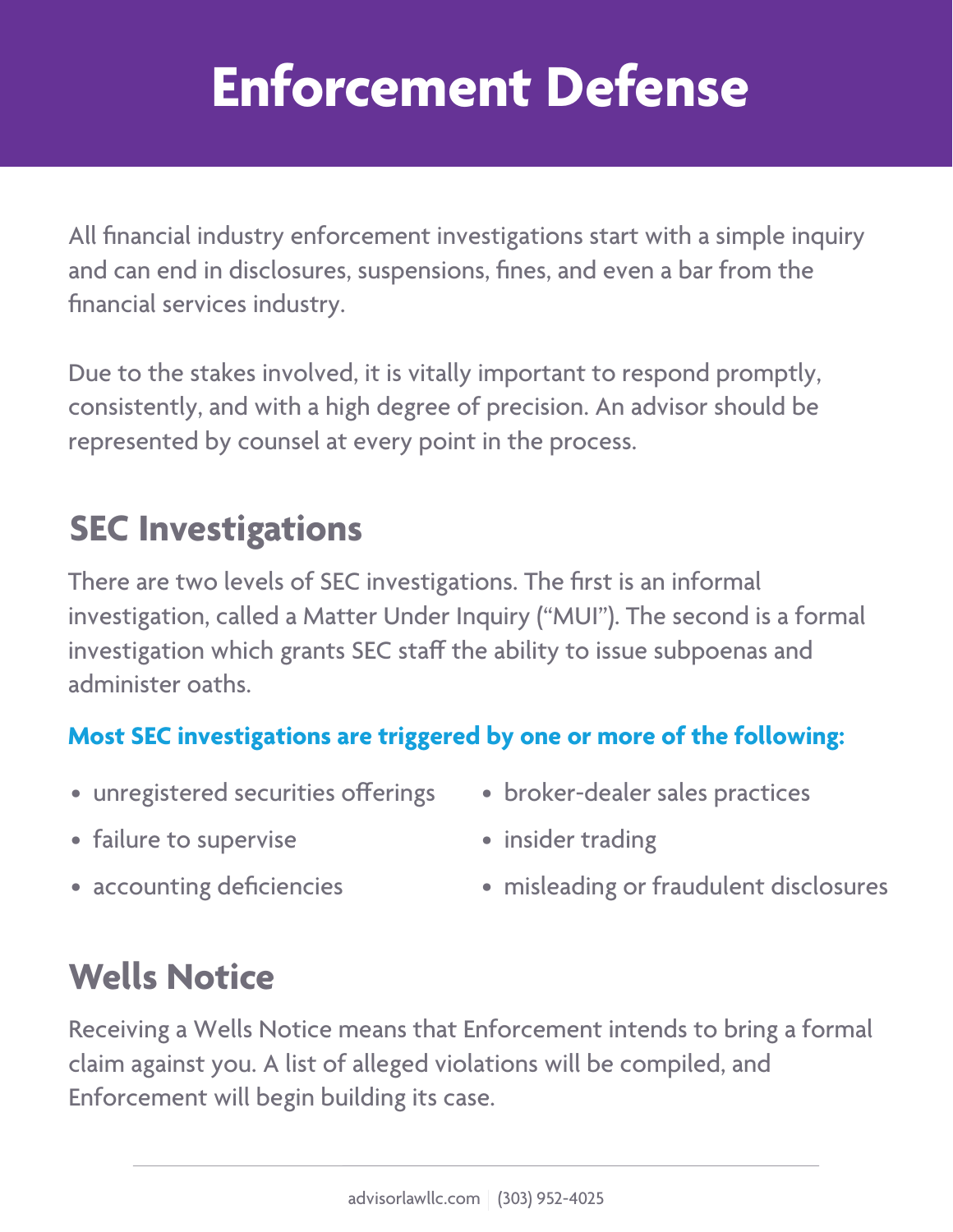

#### **SEC Enforcement Actions**

The consequences of SEC investigations can range from small sanctions, to large fines, to asset freezes. They can even be as severe as referrals of criminal matters to the United States Attorney's Office and a permanent bar from the industry altogether.

#### **AdvisorLaw Defense**

It is absolutely imperative to realize that each step of the process positions Enforcement to build the strongest case possible. Admissions at any point on the timeline have the potential to upend a future settlement or negotiation — at the cost of an advisor's career.

There is no point in your career when AdvisorLaw protecting your livelihood is more valuable than when you are subject to an investigation by FINRA, the SEC, the state, or a licensing entity, such as the CFP Board.